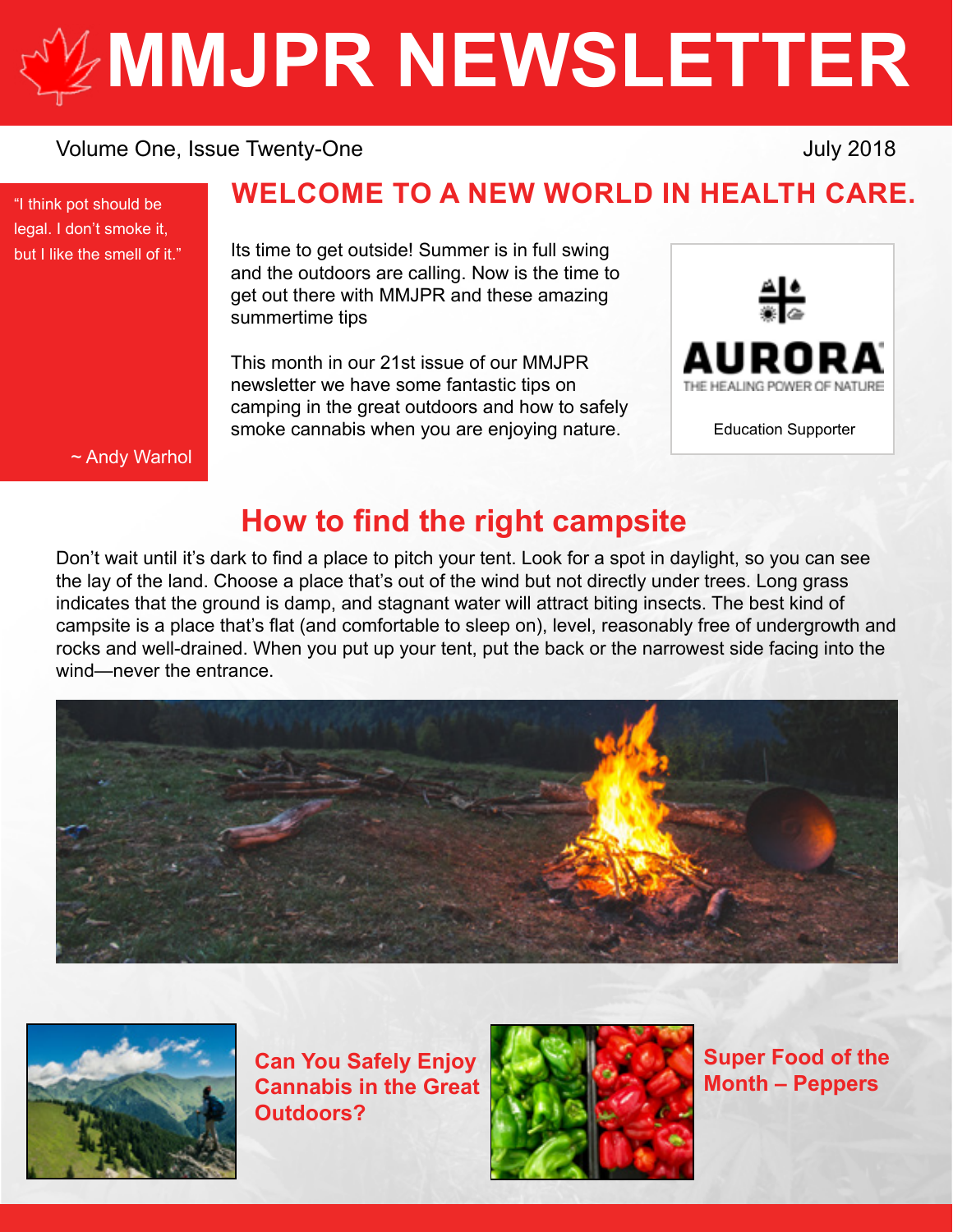## **Can You Safely Enjoy Cannabis in the Great Outdoors?**

Canadians love summertime and what better way to spend our brief summer months but outdoor chillin'—more than 29 percent of us generally spend two to four hours in the sun on our summer days off. According to Statistics Canada, the results of the 2016 General Social Survey reported that many Canadians participated in some sort of out door adventure in the previous 12-month period.

In fact, more than 65 percent of Canadians reported going camping, hiking or backpacking; 44 percent had gone on a hike; 22% had either kayaked or been in a canoe; and 24 percent had pitched a tent either in their backyard, a national park, or while on a nature trek. So we're definitely not afraid to take advantage of our great natural resources and beautiful lakes and landscapes.

And although there are not as yet any statistics on Canadians' summer cannabis habits, there are for our alcohol consumption: Approximately \$9.2 billion worth of beer and alcohol was purchased between 2015 and 2016.



Certain strains of cannabis, once legalized for recreational use, can be used to help you enhance your outdoor experiences, as long as you are not operating a motorized vehicle—including a car or boat—or doing anything else that is might be considered dangerous to do while your judgement may be impaired. And of course if you're smoking it, responsible and safe use of combustibles is extremely important for avoiding the possibility of forest fires.

Recently, Curtis Jones, a member of British Columbia's North Shore Search and Rescue Team, issued a statement on the organization's website warning backcountry hikers not to get high while hiking because it can be dangerous in rough terrain.

 "Generally speaking, whenever people go on the mountains and they aren't in their right frame of mind, it vastly increases their chances of having to utilize our services," said Jones in a phone interview with The Toronto Star. "It increases the risk for our members when we're going out there and not dealing with someone in a clear state of mind."

There are plans by several new organizations though, such as Flower & Freedom, headed by CEO Bethany Rae, whose mission is to empower people

to explore cannabis as part of a healthy and active lifestyle in safe spaces including outdoors. For example, on Flower & Freedom's website you will several forthcoming options such as "Outdoor Adventure Cannabis Tours" which will be available Adverticity Carliflabis Tours Writer will be available<br>in Vancouver soon.